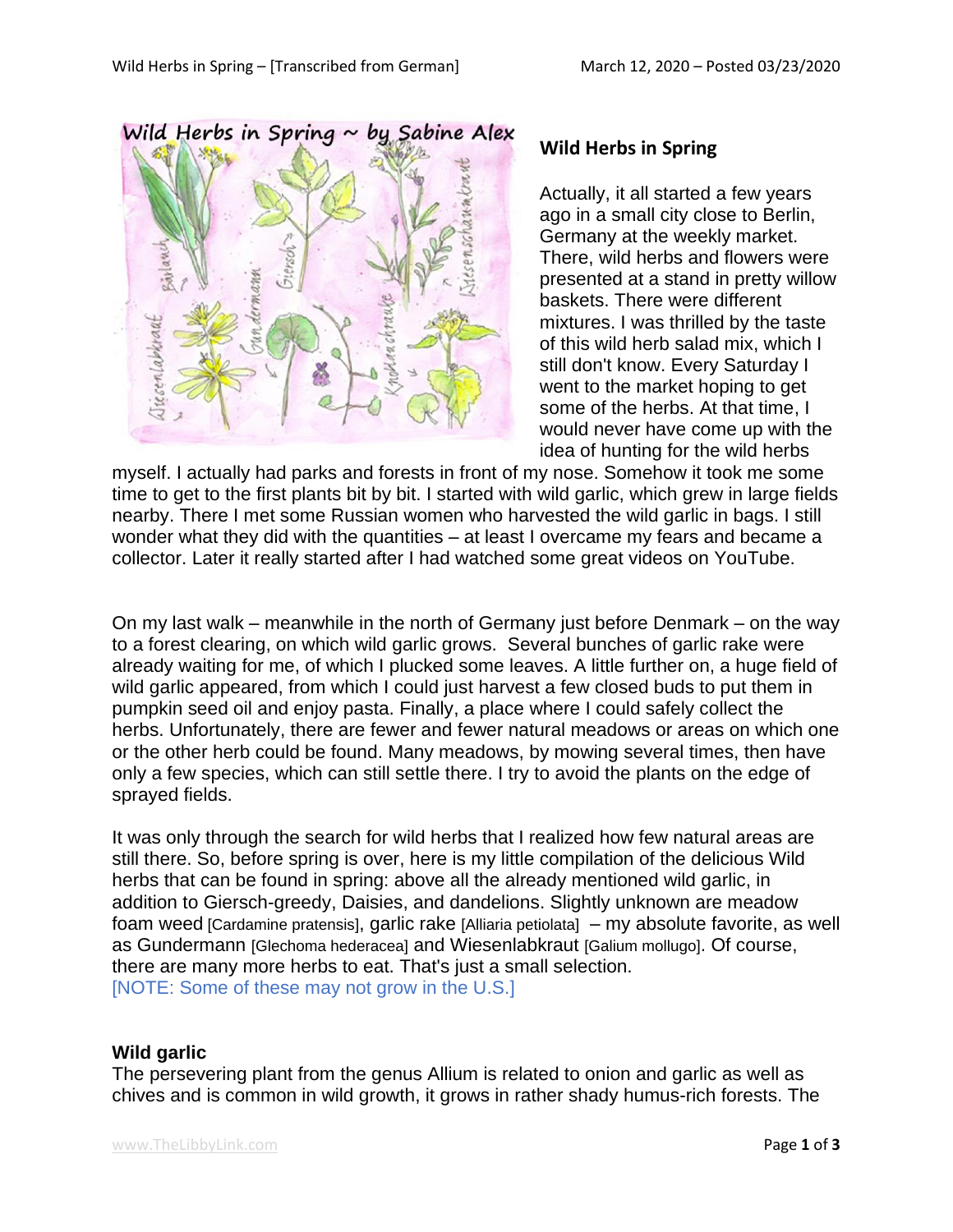name probably comes from the fact that bears actually make their way over this herb after the winter. It is probably a real cleansing herb: I myself wait and yearn every year for the first sheets, which I then stuff into myself, until they then retreat back into the ground after the time of flowering. The wild garlic is theoretically to be confused with the leaves of the poisonous lily of the place. However, at the latest, by the smell of the wild garlic and also by the style approach, **one can recognize what it is about**. If you are worried, you should google again. The wild garlic is well known as a substitute for garlic and one is supposed not to evaporate the unpopular Knobi smell so much after consumption. However, I cannot confirm that. The wild garlic leaves can be used in many ways: snipped into the salad, processed as butter, pesto and oil, or dried or frozen, the herb can be used beyond spring. The sweetly tender flowers are an edible decoration or can be placed as a closed bud best in oil. Pumpkin seed oil is particularly well suited: a real delicacy that I saved frozen in jars until the winter.

# **Giersch**

If you want to harvest wild herbs for the smoothie already in spring, the Giersch is the right starter herb! Giersch is more known than annoying weed, which is difficult to remove from the garden. But you can also gain something very positive from the greed if you venture into its workmanship in the kitchen. As early as March, the Giersch with its three-part leaf sections can be seen shooting out of the ground in many places. It was probably already consumed abundantly by the Romans. It can be enjoyed raw, for example as a salad supplement. For this, the young shoots are best used. In terms of taste, the young light green leaves are reminiscent of a mixture of parsley and carrot and can be served, for example, with salad or roughly chopped in mashed potatoes. Both young and older leaves can be processed in the quiche, as herbal spinach, in runs or soups.

# **Daisy**

Everyone knows the daisy. The pretty little flowers are very decorative on sweet or savory foods, can be ideally mixed into the wild salad just like the still closed flowers. The young leaves look very similar to the field salad and can also be added to salads. The daisy leaves taste aromatically spicy (slightly sour), the flowers sweet-nutty.

#### **Dandelion**

Also the dandelion with its jagged leaves is one of the edible wild herbs. Both flower and leaves are edible, especially the young, mild leaves are suitable for the smoothie in combination with daisies, greed or goose-fingered herb. Otherwise, the dandelion is suitable as a salad side dish. Syrup and jelly are extracted from the flowers of the dandelion.

#### **Meadow foam herb If you are**

lucky, you will still find meadows that are crossed by the delicate meadow foam herb with its pale pink to pale purple colored flowers. Mostly, however, these plants are only occasionally found on field and meadow edges. The plant flowers from the end of March to June, until August the leaves are present and can also be collected. The young shoots and leaves taste similar to cress and fit into herb quark or salads, the edible